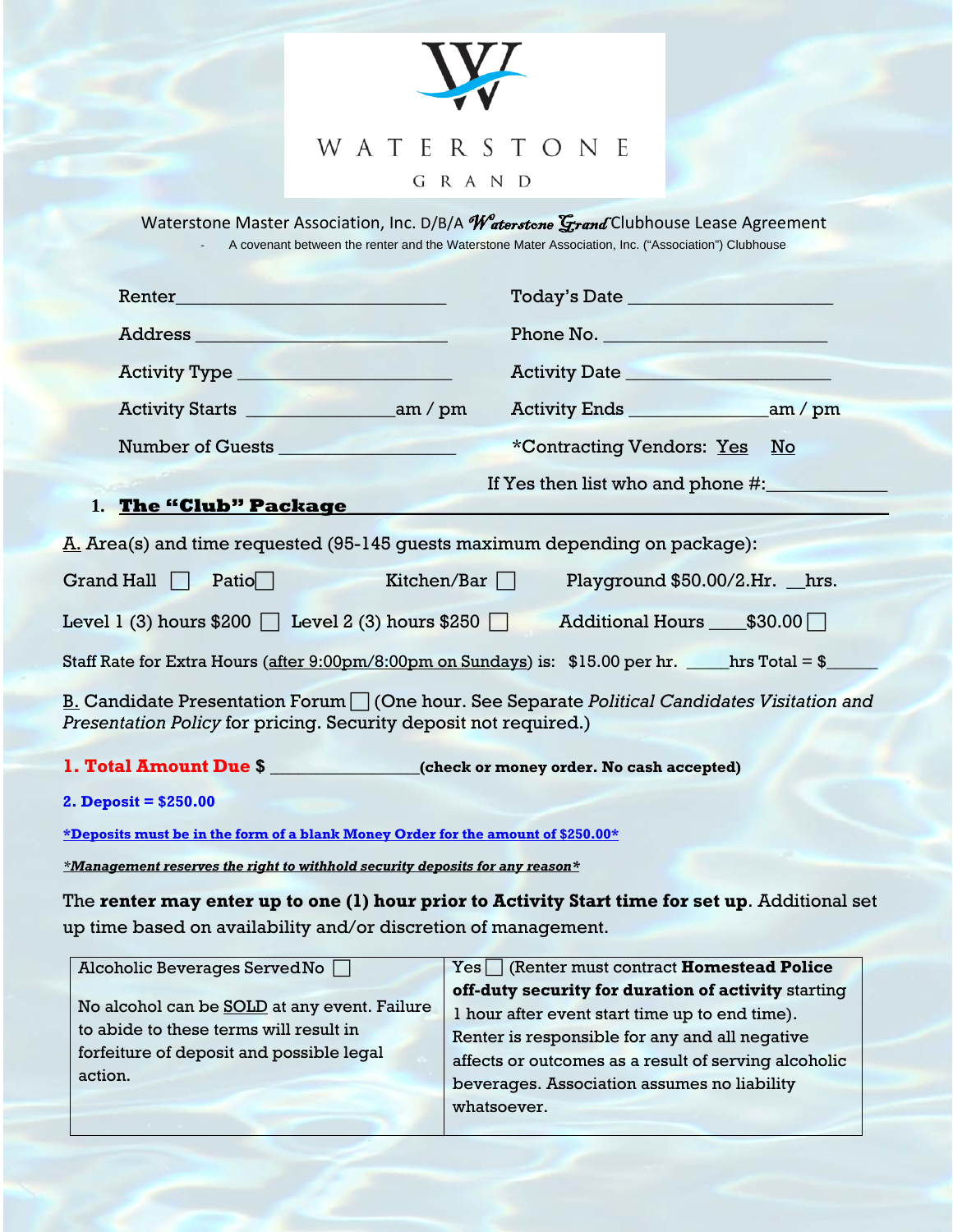## **2. "The Grand" Package \$500.00**

- 1. 4 hours not including set up time, must begin after 5PM
- 2. Exclusive Clubhouse use and Parking for your event. Excluding Gym.
- 3. Off-duty Homestead Police Security needed if alcohol will be served. Cost provided by guests.
- 4. Event Planning assistance.

## GUESTS ARE NOT PERMITTED TO USE THE POOLS, OR FITNESS ROOM WITHOUT CLEARANCE FROM MANAGMENT. PLAYGROUND MAY BE UTILIZED WITH DIRECT AND ON-SITE SUPERVISION BY ADULT OVER 21.

Regular Hours of operation are: Monday through Saturday - 10am to 9pm. /Sunday - 10am to 8pm.

Requested rental activity may be extended beyond closing time up to 11pm. only upon availability and Management approval. The clubhouse will be charge an additional \$30 per hour or pro-rated thereof to cover costs.

A \$250 refundable security deposit (In the form of a blank Money Order) and the rental fee are required. Any returned checks will be charged \$50.00. Money order payments do not require an advance reservation. All funds will be returned and or refunded if request for cancellation is received within 14 days of activity date. All checks and money order must be made payable to Waterstone Master Association, Inc. No cash accepted.

Children 18 or under must be supervised at all times. Children under 18 must be supervised by a ratio of 1 adult to every five children. No music permitted after 11pm. All music must be indoors.

All areas used must be cleaned including removal of trash and paper products to the satisfaction of clubhouse staff prior to "Activity End Time". All furniture must be organized in the original configuration, trash removed; tables, appliances, and game tables wiped down, and the floor swept or vacuumed, and mopped. Once area is cleaned and inspected by staff, a checklist release form will be approved and refund of security deposit will be prepared within 72 hours.

**Deposit Requirement:** A deposit is required in advance for all rentals of the Clubhouse Facilities. This is a refundable deposit, required, in the form of a blank money order. Proper identification and or proof of address within the Waterstone community are required. The deposit will be charged in the event that the homeowner does not cancel the reservation within 14 days prior to the reserved date. If the clubhouse facility, after inspection by the attendant is in good order (no damage to walls, area equipment, cleaned; including party balloons, strings, trash, etc.) and restored to the condition existing prior to the function, the full amount of the Deposit shall be refunded. If any damage is found, or if janitorial services are required, deposit will be kept to pay all costs of repairs and the expenses of janitorial services in full.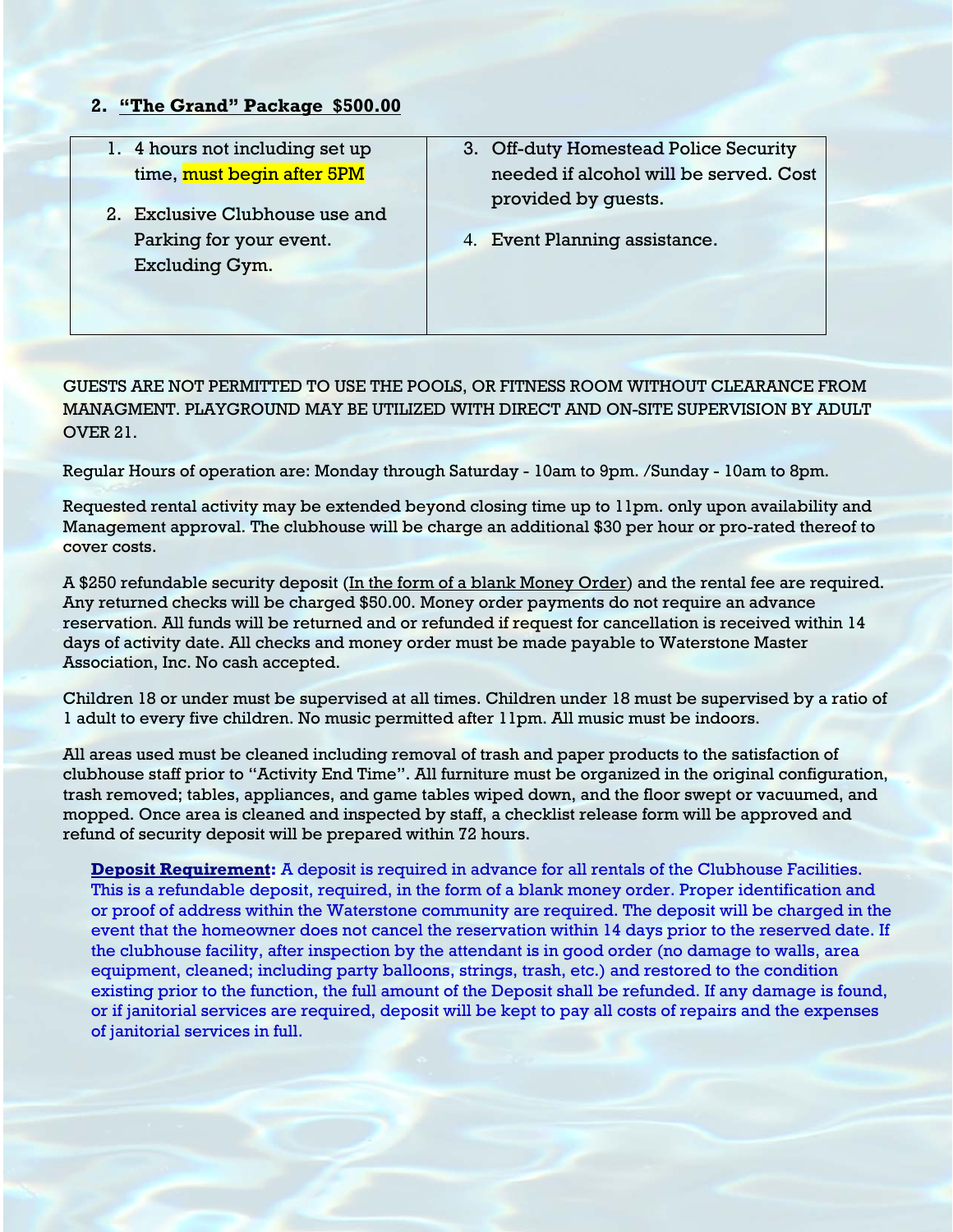## **Rental Regulations:**

Limited Time to Rent - Reservations can be made no more than 6 months in advance. Fees Include - Fees are just for the area being rented Inspections - Inspections are performed within 24 hours after the end of your event. It is not required to call the Club and ask for status of inspection.

Janitorial - Renter is responsible for full clean up of area rented, this includes removal of all decorations, balloons, floors, kitchen area, BBQ grills, etc.; If the Club finds it is not left in the same condition found, a fee of \$100.00 for Grand Room & \$50.00 for BBQ-pit will be charged from your deposit. The renter has the option of hiring a cleaning service Club offers from the time of application for rental to avoid conflict.

Time Slots - Rental of any area must be done within one of the time frames provided by the club, only 1 (one) party will be reserved for each area per day.

**Insurance:** The Renter's hereby agree to assume all responsibility for insurance respecting their use of the Clubhouse, and to assert no claim of coverage under an insurance policy of the association in connection with the use of the Clubhouse. In addition, the Renter's shall provide to the Association evidence of insurance liability coverage through their homeowners policy on a separate liability policy with limits of not less than \$300,000 per occurrence at least fourteen (14) days prior to the Activity. The Association must be named as an additional insured.

**Release and Indemnification:** Renter hereby agrees to indemnify and hold harmless the Association and its officers, directors, agents and employees from any and all losses, claims, damages, actions and liabilities, including, without limitation, claims for property damage, personal injury or death, arising from or connected with Renter's use of the Clubhouse or any other Association property or Renter's violation of any covenant, rules or applicable law, code or ordinance with respect to the use of the Clubhouse (including attorneys' fees at the trial and appellate levels) WHETHER CAUSE BY THE NEGLIGENCE OF THE ASSOCIATION, ITS OFFICERS, DIRECTORS, EMPLOYEES OR AGENTS OR OTHERWISE, and Renter hereby waives any claims covered by the foregoing indemnity, WETHER CAUSED BY THE NEGLIGENCE OF THE ASSOCIATION, ITS OFFICERS, DIRECTORS, EMPLOYEES OR AGENTS OR OTHERWISE. Renter's agreement to indemnify and hold harmless the aforesaid parties shall include attorney's fees and costs actually incurred thereby, regardless of whether or not suit is brought or any appeal is taken therefrom. Without limiting the generality of the foregoing, Renter acknowledges and agrees that neither the Association nor any of the other parties indemnified and held harmless above shall ever be deemed an insurer(s) against any loss, damage, injury or death occurring in or with respect to the use of the Clubhouse. THE USE OF THE CLUBHOUSE IS AT ALL TIMES AT RENTER'S SOLE RISK.

**Cancellation:** The Association reserves the right to cancel this Lease Agreement without notice in the event a hurricane watch or warning, or when other acts of God, catastrophe or unforeseen circumstances beyond the Association's control are present. In the event the Association exercises its cancellation rights hereunder, it shall return the Renter's fee and deposit, and shall not be responsible for any costs, expenses or damages that may be incurred by the Renters in connection with the canceled Activity.

**Miscellaneous:** In connection with any litigation including appellate proceedings arising out of this Lease Agreement, the prevailing party shall be entitled to recover its reasonable attorney's fees and costs. This Lease Agreement shall be construed under and in accordance with the laws of the State of Florida. Any legal proceeding arising from this Lease Agreement shall be brought only in a court of competent jurisdiction in Miami-Dade County, Florida. Neither party to this Lease Agreement shall assign the Lease Agreement or sublet it as a whole without the prior written consent of the other. The partial or complete invalidity of any one or more provisions of this Lease Agreement shall not affect the validity or continuing force and effect of any other provision. The failure of either party hereto to insist, in any one or